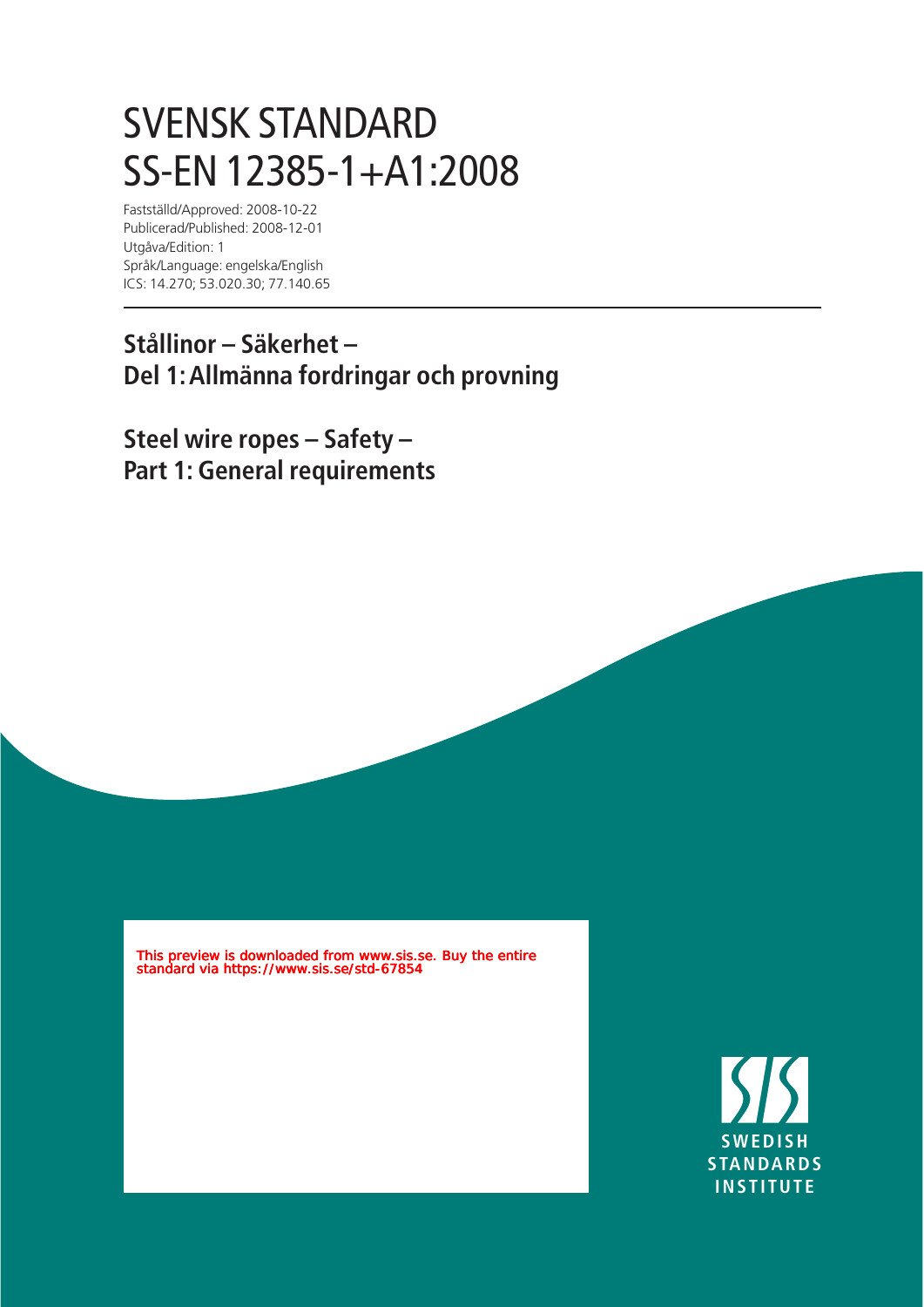# Hitta rätt produkt och ett leveranssätt som passar dig

### **Standarder**

Genom att följa gällande standard både effektiviserar och säkrar du ditt arbete. Många standarder ingår dessutom ofta i paket.

#### **Tjänster**

Abonnemang är tjänsten där vi uppdaterar dig med aktuella standarder när förändringar sker på dem du valt att abonnera på. På så sätt är du säker på att du alltid arbetar efter rätt utgåva.

e-nav är vår online-tjänst som ger dig och dina kollegor tillgång till standarder ni valt att abonnera på dygnet runt. Med e-nav kan samma standard användas av flera personer samtidigt.

#### **Leveranssätt**

Du väljer hur du vill ha dina standarder levererade. Vi kan erbjuda dig dem på papper och som pdf.

#### **Andra produkter**

Vi har böcker som underlättar arbetet att följa en standard. Med våra böcker får du ökad förståelse för hur standarder ska följas och vilka fördelar den ger dig i ditt arbete. Vi tar fram många egna publikationer och fungerar även som återförsäljare. Det gör att du hos oss kan hitta över 500 unika titlar. Vi har även tekniska rapporter, specifikationer och "workshop agreement". Matriser är en översikt på standarder och handböcker som bör läsas tillsammans. De finns på sis.se och ger dig en bra bild över hur olika produkter hör ihop.

#### **Standardiseringsprojekt**

Du kan påverka innehållet i framtida standarder genom att delta i någon av SIS ca 400 Tekniska Kommittéer.

# Find the right product and the type of delivery that suits you

#### **Standards**

By complying with current standards, you can make your work more efficient and ensure reliability. Also, several of the standards are often supplied in packages.

#### **Services**

Subscription is the service that keeps you up to date with current standards when changes occur in the ones you have chosen to subscribe to. This ensures that you are always working with the right edition.

e-nav is our online service that gives you and your colleagues access to the standards you subscribe to 24 hours a day. With e-nav, the same standards can be used by several people at once.

#### **Type of delivery**

You choose how you want your standards delivered. We can supply them both on paper and as PDF files.

#### **Other products**

We have books that facilitate standards compliance. They make it easier to understand how compliance works and how this benefits you in your operation. We produce many publications of our own, and also act as retailers. This means that we have more than 500 unique titles for you to choose from. We also have technical reports, specifications and workshop agreements. Matrices, listed at sis.se, provide an overview of which publications belong together.

### **Standardisation project**

You can influence the content of future standards by taking part in one or other of SIS's 400 or so Technical Committees.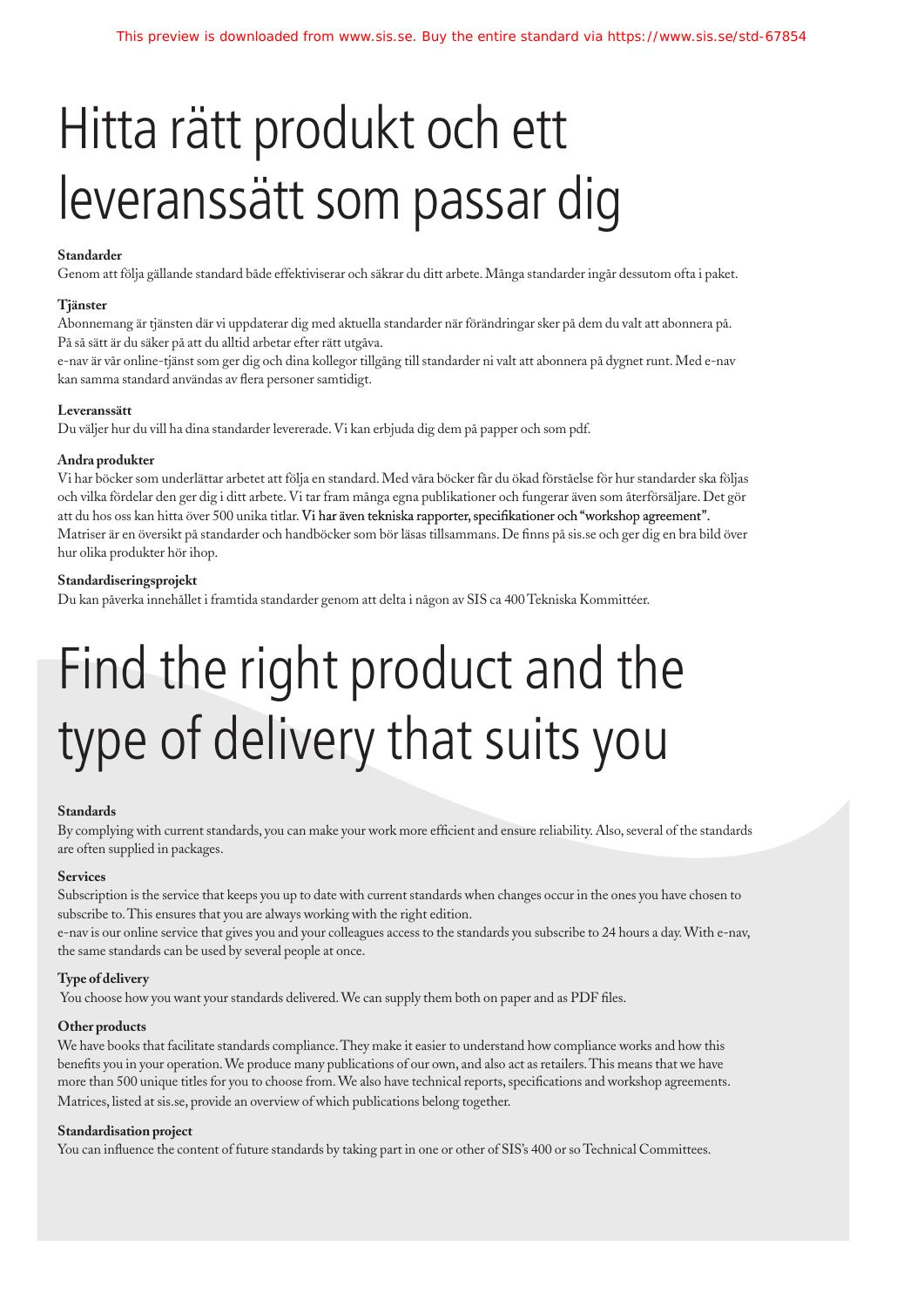Europastandarden EN 12385-1:2002+A1:2008 gäller som svensk standard. Detta dokument innehåller den officiella engelska versionen av EN 12385-1:2002+A1:2008.

Denna standard ersätter SS-EN 12385-1, utgåva 1.

The European Standard EN 12385-1:2002+A1:2008 has the status of a Swedish Standard. This document contains the official English version of EN 12385-1:2002+A1:2008.

This standard supersedes the Swedish Standard SS-EN 12385-1, edition 1.

av denna produkt regleras av slutanvändarlicensen som återfinns i denna produkt, se standardens sista sidor.

<sup>©</sup> Copyright/Upphovsrätten till denna produkt tillhör SIS, Swedish Standards Institute, Stockholm, Sverige. Användningen<br>av denna produkt regleras av slutanvändarlicensen som återfinns i denna produkt, se standardens sis

Upplysningar om sakinnehållet i standarden lämnas av SIS, Swedish Standards Institute, telefon 08-555 520 00. Standarder kan beställas hos SIS Förlag AB som även lämnar allmänna upplysningar om svensk och utländsk standard.

Information about the content of the standard is available from the Swedish Standards Institute (SIS), tel +46 8 555 520 00. Standards may be ordered from SIS Förlag AB, who can also provide general information about Swedish and foreign standards.

SIS Förlag AB, SE 118 80 Stockholm, Sweden. Tel: +46 8 555 523 10. Fax: +46 8 555 523 11. E-mail: sis.sales@sis.se Internet: www.sis.se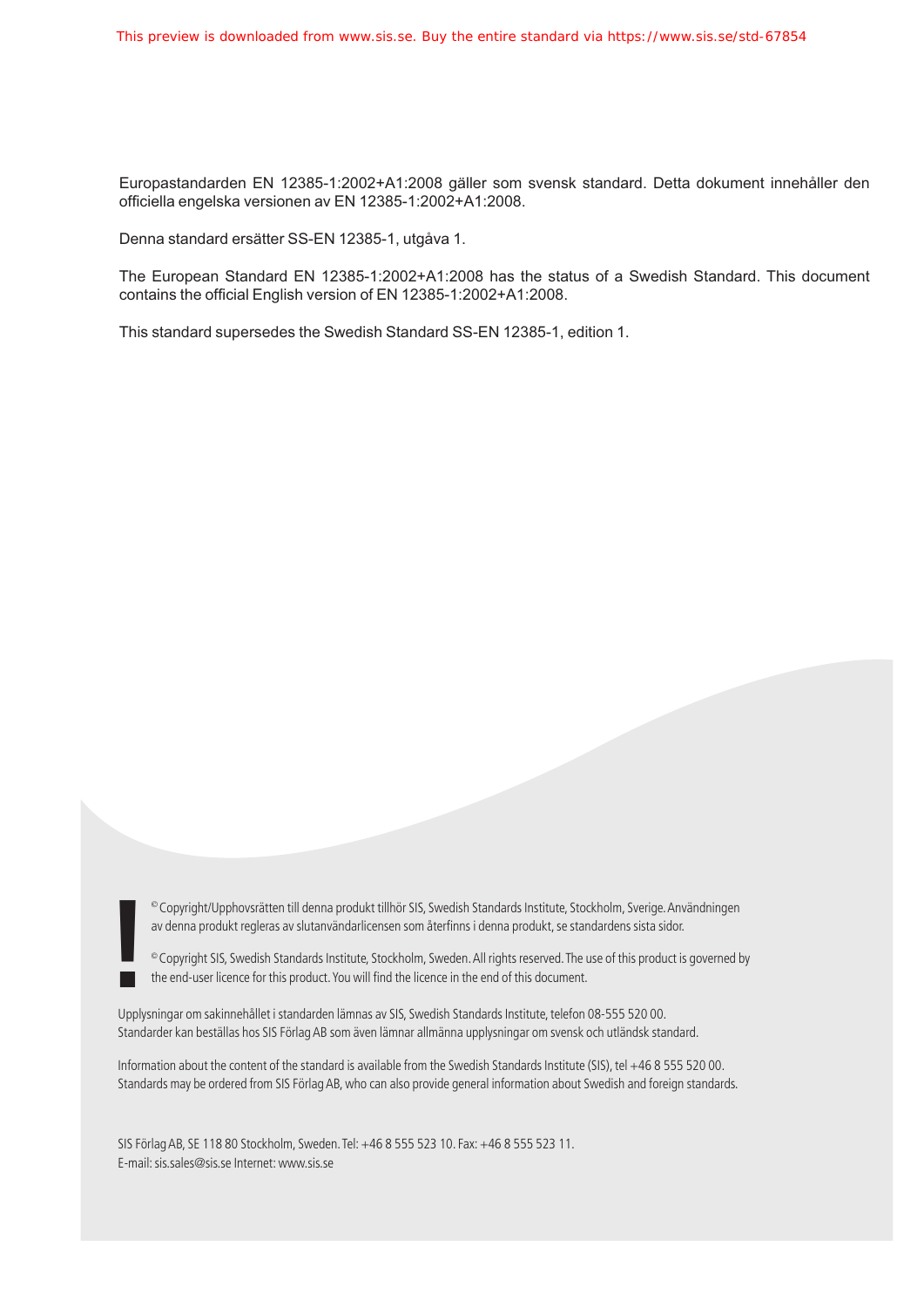This preview is downloaded from www.sis.se. Buy the entire standard via https://www.sis.se/std-67854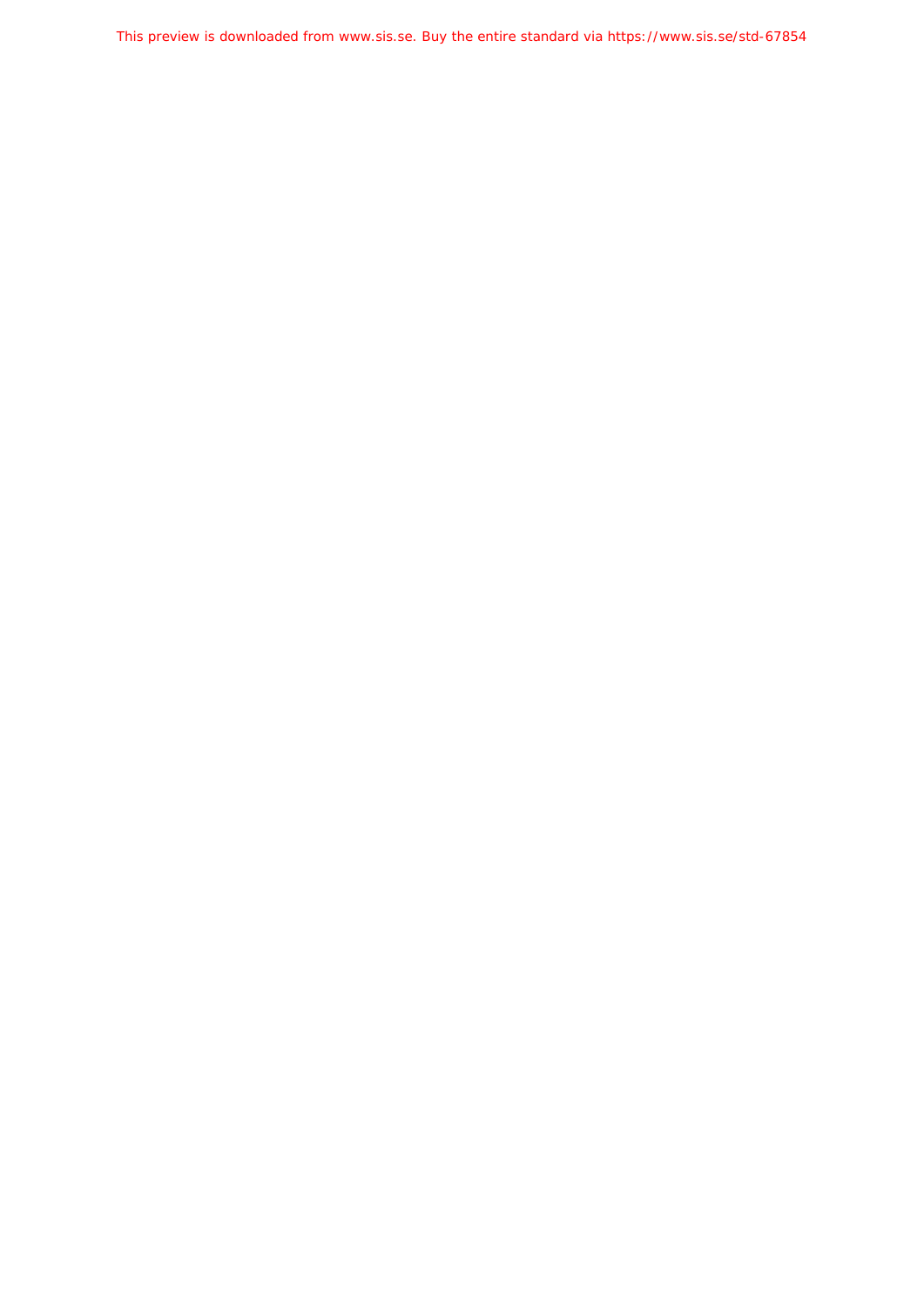# EUROPEAN STANDARD NORME EUROPÉENNE EUROPÄISCHE NORM

# **EN 12385-1:2002+A1**

October 2008

ICS 77.140.65 Supersedes EN 12385-1:2002

English Version

# Steel wire ropes - Safety - Part 1: General requirements

Câbles en acier - Sécurité - Partie 1: Prescriptions générales

 Drahtseile aus Stahldraht - Sicherheit - Teil 1: Allgemeine Anforderungen

This European Standard was approved by CEN on 12 November 2001 and includes Amendment 1 approved by CEN on 9 September 2008.

CEN members are bound to comply with the CEN/CENELEC Internal Regulations which stipulate the conditions for giving this European Standard the status of a national standard without any alteration. Up-to-date lists and bibliographical references concerning such national standards may be obtained on application to the CEN Management Centre or to any CEN member.

This European Standard exists in three official versions (English, French, German). A version in any other language made by translation under the responsibility of a CEN member into its own language and notified to the CEN Management Centre has the same status as the official versions.

CEN members are the national standards bodies of Austria, Belgium, Bulgaria, Cyprus, Czech Republic, Denmark, Estonia, Finland, France, Germany, Greece, Hungary, Iceland, Ireland, Italy, Latvia, Lithuania, Luxembourg, Malta, Netherlands, Norway, Poland, Portugal, Romania, Slovakia, Slovenia, Spain, Sweden, Switzerland and United Kingdom.



EUROPEAN COMMITTEE FOR STANDARDIZATION COMITÉ EUROPÉEN DE NORMALISATION EUROPÄISCHES KOMITEE FÜR NORMUNG

**Management Centre: rue de Stassart, 36 B-1050 Brussels** 

© 2008 CEN All rights of exploitation in any form and by any means reserved worldwide for CEN national Members.

Ref. No. EN 12385-1:2002+A1:2008: E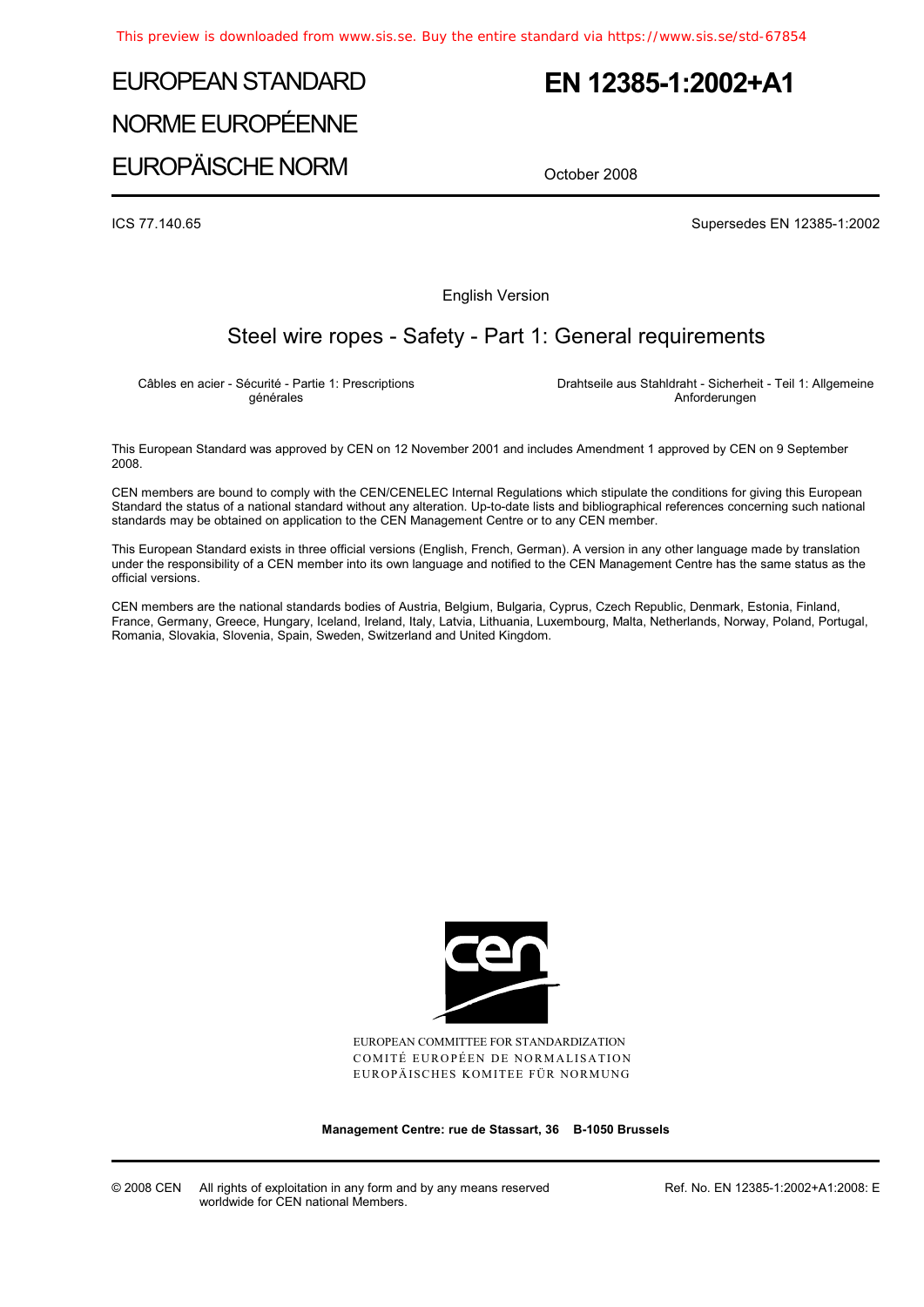# **Contents**

|                  |                                                                                                                                                                                                                                                                                                                                                                                           | Page |
|------------------|-------------------------------------------------------------------------------------------------------------------------------------------------------------------------------------------------------------------------------------------------------------------------------------------------------------------------------------------------------------------------------------------|------|
|                  | $\textbf{For} \textbf{word} \textit{} \textit{} \textit{} \textit{} \textit{} \textit{} \textit{} \textit{} \textit{} \textit{} \textit{} \textit{} \textit{} \textit{} \textit{} \textit{} \textit{} \textit{} \textit{} \textit{} \textit{} \textit{} \textit{} \textit{} \textit{} \textit{} \textit{} \textit{} \textit{} \textit{} \textit{} \textit{} \textit{} \textit{} \textit{$ |      |
|                  |                                                                                                                                                                                                                                                                                                                                                                                           |      |
| 1                |                                                                                                                                                                                                                                                                                                                                                                                           |      |
| $\mathbf{2}$     |                                                                                                                                                                                                                                                                                                                                                                                           |      |
| 3                |                                                                                                                                                                                                                                                                                                                                                                                           |      |
| $\boldsymbol{4}$ |                                                                                                                                                                                                                                                                                                                                                                                           |      |
| 5                |                                                                                                                                                                                                                                                                                                                                                                                           |      |
| 6                |                                                                                                                                                                                                                                                                                                                                                                                           |      |
| 7                |                                                                                                                                                                                                                                                                                                                                                                                           |      |
|                  | Annex A (normative) Sampling and acceptance criteria for type testing of ropes produced in series  14                                                                                                                                                                                                                                                                                     |      |
|                  | Annex B (normative) Testing requirements for wires taken from the rope when specified in other Parts                                                                                                                                                                                                                                                                                      |      |
|                  |                                                                                                                                                                                                                                                                                                                                                                                           |      |
|                  | My Relationship between this European Standard and the Essential Requirements of EU Directive                                                                                                                                                                                                                                                                                             |      |
|                  | Annex ZB (informative) M Relationship between this European Standard and the Essential                                                                                                                                                                                                                                                                                                    |      |
|                  |                                                                                                                                                                                                                                                                                                                                                                                           |      |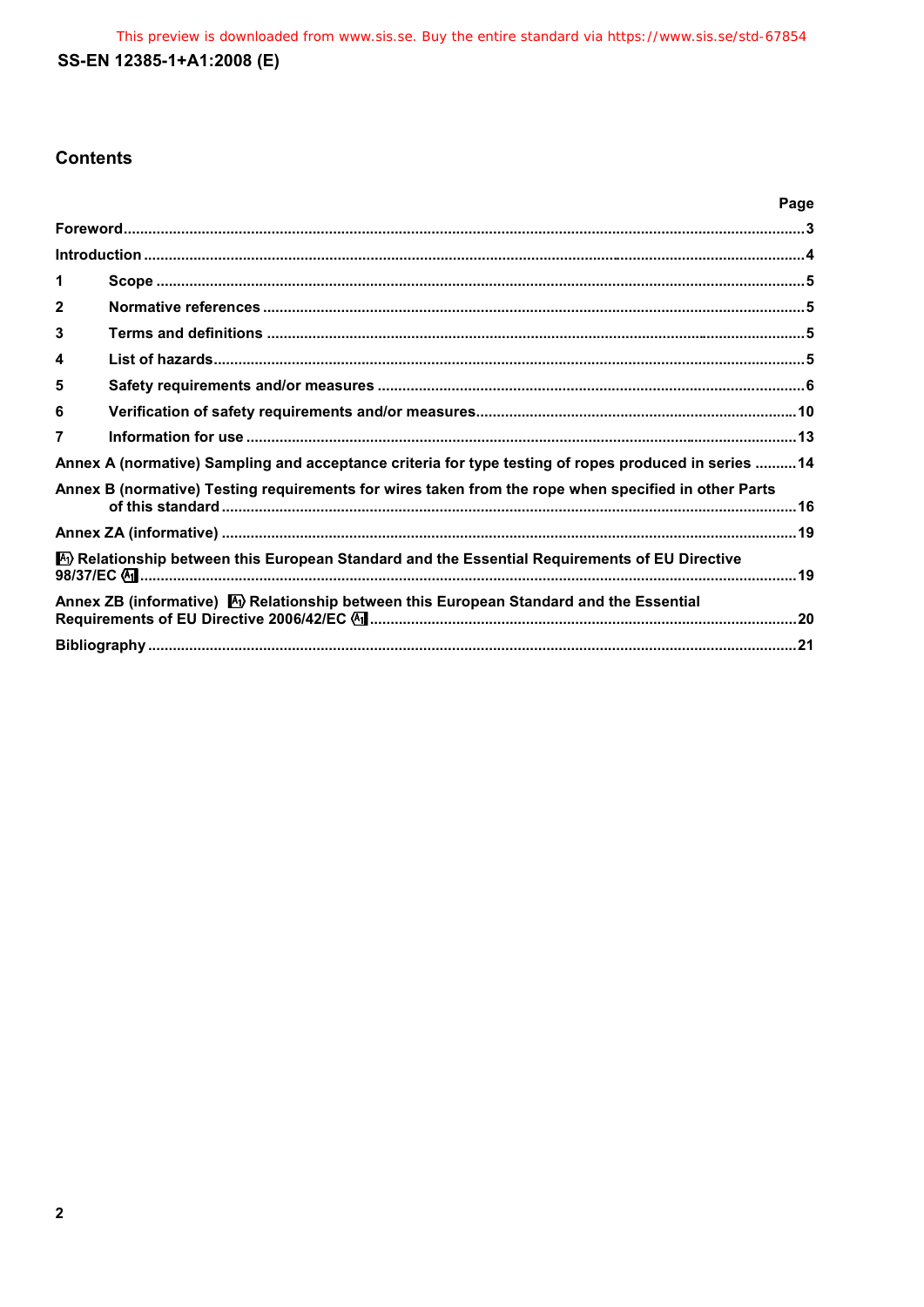# **Foreword**

This document (EN 12385-1:2002+A1:2008) has been prepared by Technical Committee CEN/TC 168, "Chains, ropes, webbing, slings and accessories – Safety", the secretariat of which is held by BSI.

This European Standard shall be given the status of a national standard, either by publication of an identical text or by endorsement, at the latest by April 2009, and conflicting national standards shall be withdrawn at the latest by December 2009.

This document supersedes EN 12385-1:2002.

This document includes Amendment 1, approved by CEN on 2008-09-09.

The start and finish of text introduced or altered by amendment is indicated in the text by tags  $\mathbb{F}_1$ .  $\mathbb{F}_1$ .

 $\mathbb{A}$ ) This European Standard has been prepared under a mandate given to CEN by the European Commission and the European Free Trade Association, and supports essential requirements of EU Directive(s).

For relationship with EU Directive(s), see informative Annexes ZA and ZB, which are integral parts of this document. (41

The other Parts of EN 12385 are:

- Part 2: Definitions, designation and classification
- Part 3: Information for use and maintenance
- Part 4: Stranded ropes for general lifting applications
- Part 5: Stranded ropes for lifts
- Part 6: Stranded ropes for mine shafts
- Part 7: Locked coil ropes for mine shafts
- Part 8: Stranded hauling and carrying-hauling ropes for cableway installations designed to carry persons
- Part 9: Locked coil carrying ropes for cableway installations designed to carry persons
- Part 10: Spiral ropes for general structural applications

According to the CEN/CENELEC Internal Regulations, the national standards organizations of the following countries are bound to implement this European Standard: Austria, Belgium, Bulgaria, Cyprus, Czech Republic, Denmark, Estonia, Finland, France, Germany, Greece, Hungary, Iceland, Ireland, Italy, Latvia, Lithuania, Luxembourg, Malta, Netherlands, Norway, Poland, Portugal, Romania, Slovakia, Slovenia, Spain, Sweden, Switzerland and United Kingdom.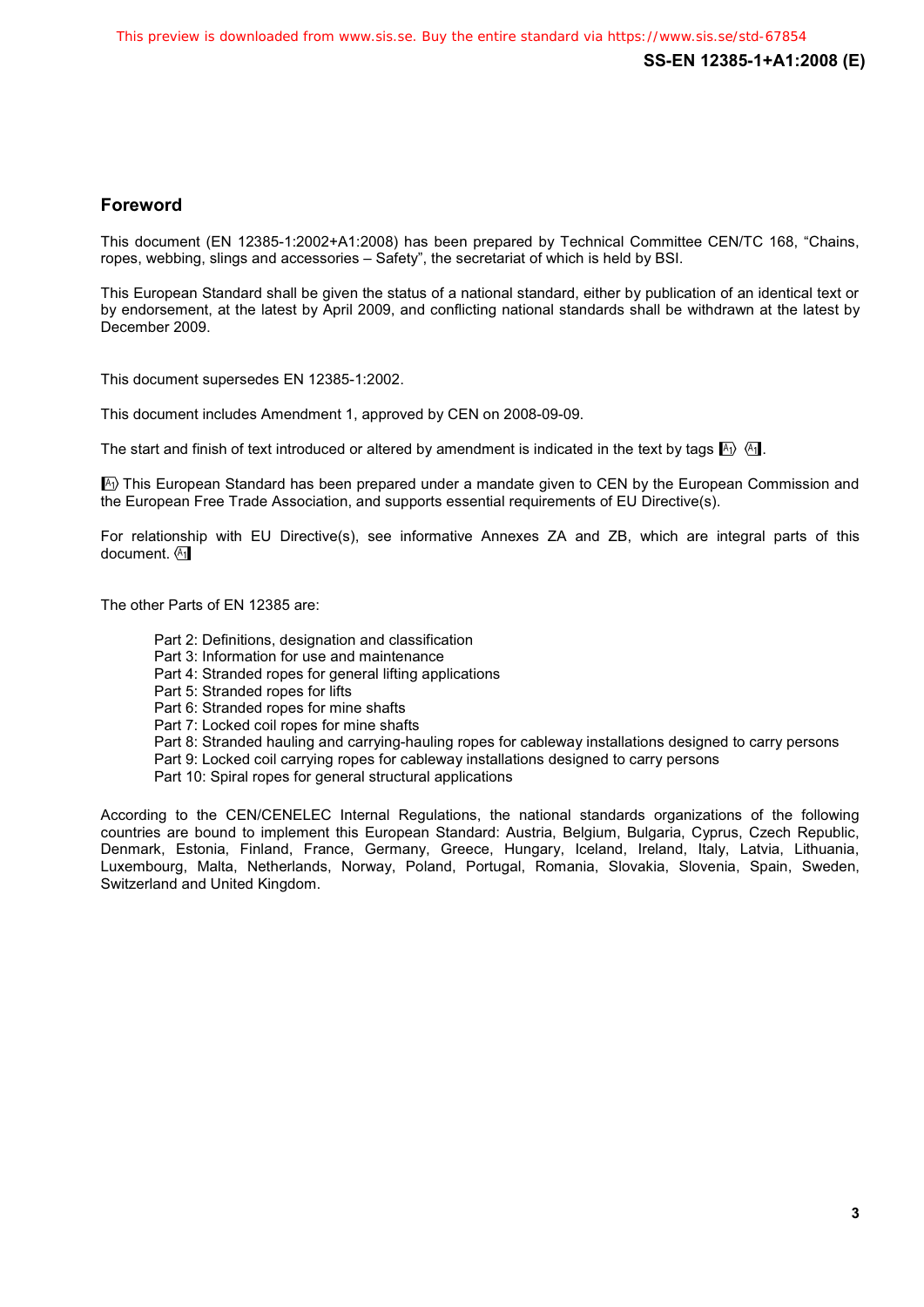# **Introduction**

This Part of this European Standard has been prepared to support Parts 4 to 10 that concern themselves with the particular requirements for steel wire ropes for use in specific applications. It cannot, therefore, exist alone.

The ropes concerned and the extent to which hazards are covered for specific applications are indicated in the scopes of Parts 4 to 10.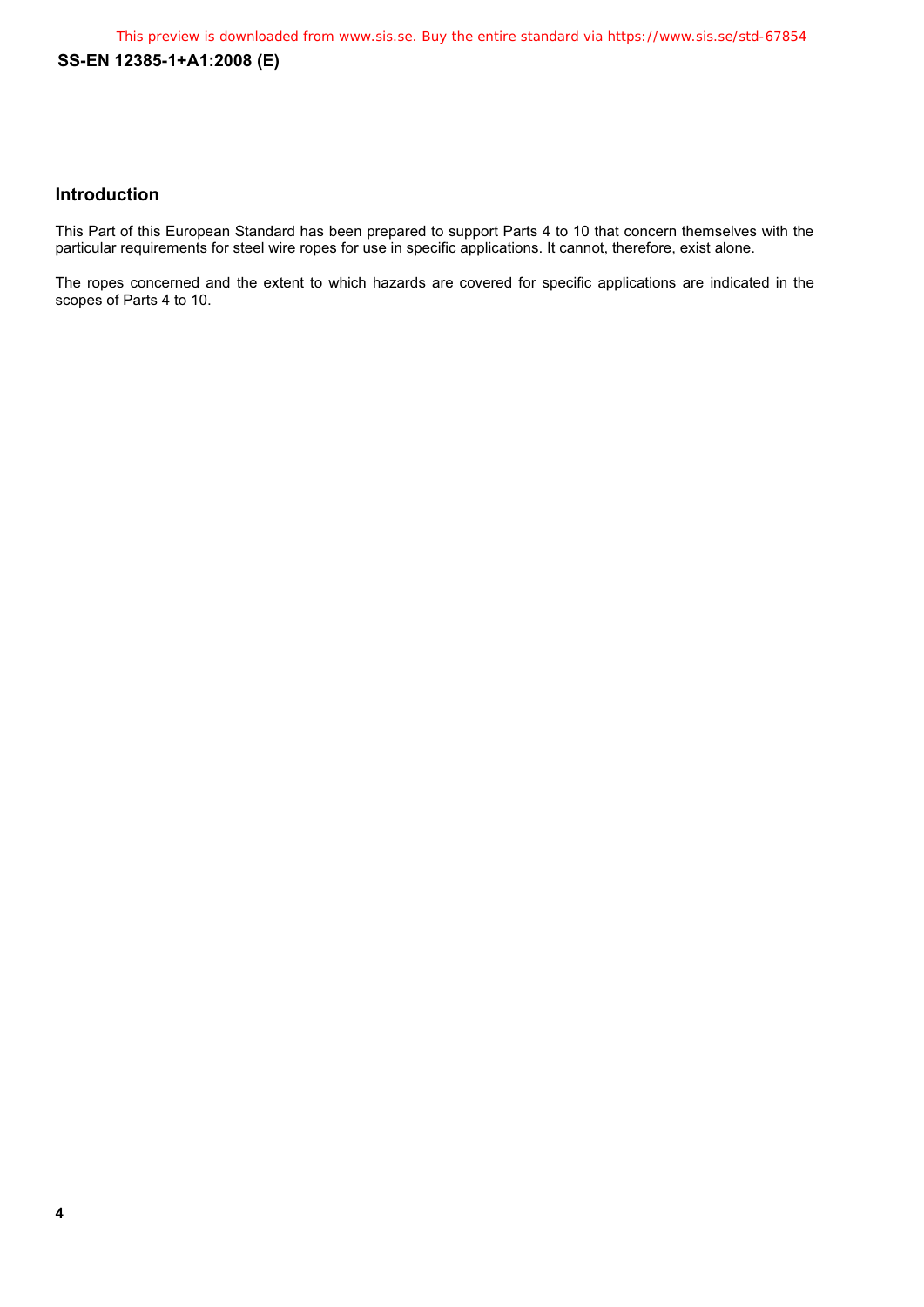# **1 Scope**

This Part specifies the general requirements for the manufacture and testing of steel wire rope, whose particular requirements are specified in the other Parts.

Annex A gives the type testing regimes for rope produced in series.

Annex B gives the testing requirements for wires taken from the rope when specified in other Parts of this standard.

# **2 Normative references**

This European Standard incorporates by dated or undated reference, provisions from other publications. These normative references are cited at the appropriate places in the text and the publications are listed hereafter. For dated references, subsequent amendments to or revisions of any of these publications apply to this European Standard only when incorporated in it by amendment or revision. For undated references the latest edition of the publication referred to applies (including amendments).

EN 292-2:1991/A1:1995*, Safety of machinery — Basic concepts, general principles of design — Part 2: Technical principles and specifications.* 

EN 1050:1996*, Safety of machinery – Principles for risk assessment.* 

EN 10204:1991*, Metallic products — Types of inspection documents.* 

EN 10244-2*, Steel wire and wire products – Non ferrous metallic coatings on steel wire – Part 2: Zinc or zinc alloy coatings.* 

EN 10264-1:2002*, Steel wire and wire products — Steel wire for ropes — Part 1: General requirements.* 

EN 10264-2:2002, *Steel wire and wire products – Steel wire for ropes – Part 2: Cold drawn non-alloyed steel wire for ropes for general applications.* 

EN 10264-3, *Steel wire and wire products – Steel wire for ropes – Part 3: Cold drawn and cold shaped non-alloyed steel wire for heavy duty applications.* 

EN 12385-2*, Steel wire ropes — Safety — Part 2: Definitions, designation and classification.* 

prEN 12385-3*, Steel wire ropes — Safety — Part 3:Information of use and maintenance.* 

EN 13411-4:2002*, Terminations for steel wire ropes — Safety — Part 4: Metal and resin socketing.* 

ISO 7500-1*, Metallic materials — Verification of static uniaxial testing machines — Part 1: Tension/compression testing machines – Verification and calibration of the force-measuring system.* 

ISO 4345:1988*, Steel wire ropes – Fibre main cores – Specification.* 

# **3 Terms and definitions**

For the purposes of this part of EN 12385, the terms and definitions in part 2 of EN 12385 shall apply.

# **4 List of hazards**

The release of a load due to failure of steel wire ropes puts at risk directly or indirectly the safety or health of those persons within the danger zone.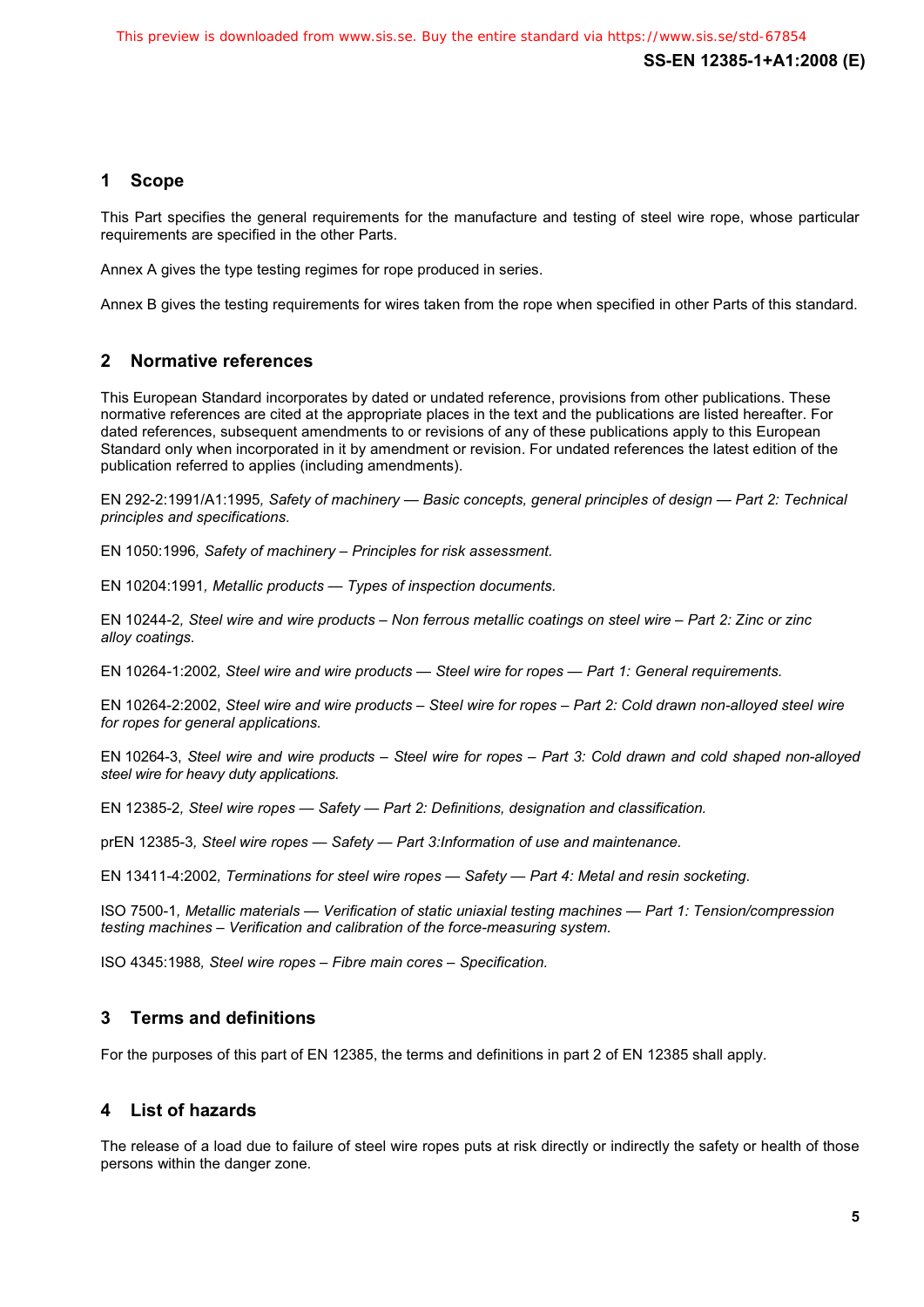# **SS-EN 12385-1+A1:2008 (E)**

In order to provide the necessary strength and durability of steel wire ropes, the other Parts of this standard lay down the particular requirements for the materials, manufacture, physical dimensions, mechanical properties and testing to ensure that specified levels of performance are met.

Fatigue failure has not been identified as a hazard for steel wire rope.

Since failure can be caused by the incorrect choice of specification of steel wire ropes, the other Parts of this standard, in association with this Part, give the particular requirements for marking and the information that is required to be stated on the manufacturer's certificate.

The particular hazards for the various rope applications are given in the other Parts.

# **5 Safety requirements and/or measures**

# **5.1 Materials**

## **5.1.1 Wire**

## **5.1.1.1 Before ropemaking**

All wires of the same size and shape in the same wire layer shall be of the same tensile strength grade.

For intermediate wire tensile strength grades the reverse bend and torsion properties shall be as for the next higher grade.

## **5.1.1.2 After ropemaking**

When other parts of this standard require tests to be carried out on wires taken from the rope, sampling, test methods and acceptance criteria shall be in accordance with annex B.

### **5.1.2 Core**

Fibre cores (FC) shall comply with ISO 4345 unless specified otherwise in the appropriate part of this standard.

Fibre cores (FC) for single layer stranded ropes larger than 8 mm diameter shall be doubly closed

Natural fibre cores (NFC) shall be treated with an impregnating compound to inhibit rotting and decay unless stated that the core is dry.

# **5.2 Rope manufacture**

## **5.2.1 Wire joints**

When joints are necessary in wires over 0,4 mm they shall have their ends joined by brazing or welding.

For stranded ropes the minimum distance between joints within one strand shall be  $18 \times$  rope diameter (*d*).

For spiral ropes the minimum distance between joints in any wire layer shall be  $36 \times$  diameter of the wire layer. If twisting as a joint is performed on wires up to and including 0,4 mm during manufacture, the twist shall be removed from the finished rope.

NOTE 1 Wires up and including 0,4 mm can be joined by twisting or by the ends being simply inserted into the strand's formation.

NOTE 2 When joints in wires before closing are not accepted, this should be the subject of agreement (see introduction) between the purchaser and the manufacturer.